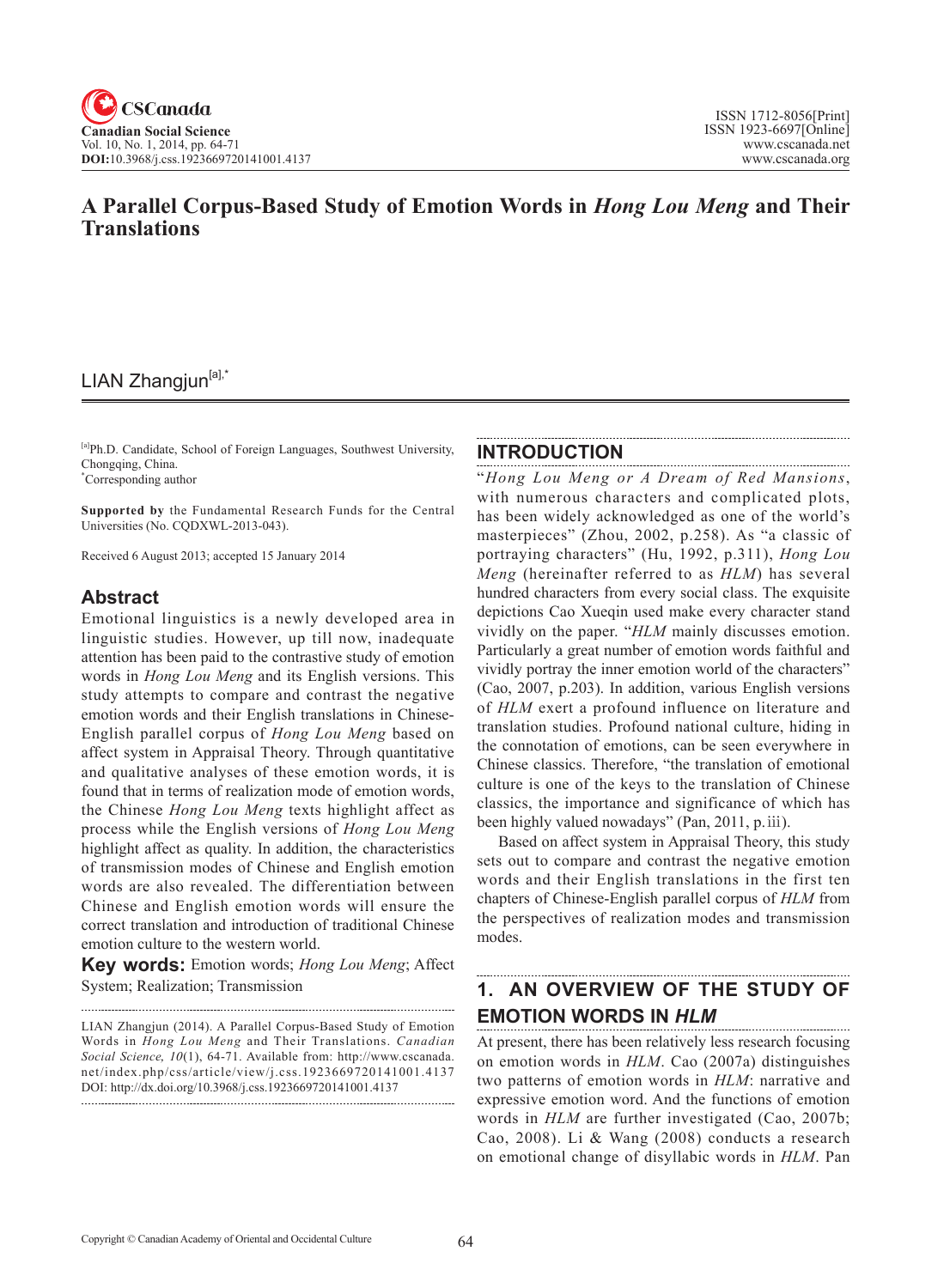(2011) analyses the traditional Chinese emotions based on traditional Chinese short stories together with their cognitive and national cultural motives, and puts forward a series of Chinese emotional appreciation strategies. Liu (2011) discusses the affective psychological words, an important pattern of psychological words in *HLM*, and it is found that the number of emotional words in *HLM* increases tremendously, compared with the psychological words in previous period. Emotional linguistics is an area which is worthy of researching (Liu, 2007). However, inadequate attention is paid to the contrastive study of emotion words in *HLM* and its English versions.

## **2. THEORETICAL FRAMEWORK**

Appraisal Theory, a new development of Systemic Functional Linguistics, is an enhancement and advancement of the research on interpersonal meaning. "Appraisal is concerned with evaluation: the kinds of attitudes that are negotiated in a text, the strength of the feelings involved and the ways in which values are sourced and readers aligned" (Martin & Rose, 2003, p.22). Appraisal Theory is composed of Attitude, Engagement and Graduation. Attitude enjoys a central position in the framework of Appraisal, "attitude is concerned with our feelings, including emotional reactions, judgment of behavior and evaluation of things" (Martin & White, 2005, p.35). Attitude system contains three subsystems, namely, Affect, Judgment and Appreciation. They respectively correspond to what are traditionally known as emotion, ethics and aesthetic (ibid, p.42). Emotion is arguably at the heart of these regions since it is the expressive resource we are born with (Painter, 1998).

The definition of "情感" (qínggǎn, emotion) in Contemporary Chinese Dictionary is as follows: positive or negative psychological reaction to external stimuli, such as joy, anger, sadness, fear, love, hate, etc. According to affect system in Appraisal Theory, the subsystems of affect system in language include: un/happiness, in/ security, dis/satisfaction and dis/inclination. "The un/ happiness variable covers emotions concerned with 'affairs of the heart'–sadness, hate, happiness and love. It involves the moods of feeling happy or sad, and the possibility of directing these feelings at a Trigger by liking or disliking it" (Martin & White, 2005, p.49). Therefore, in this study affect system in Appraisal Theory could be employed to compare and contrast the negative emotion words and their English translations in *HLM* and its various English versions.

As a kind of semantic resource in language, Affect is realized through a range of grammatical structures. According to affect system in Appraisal Theory, affect can be realized by means of "affect as quality" (for example, a sad captain, the captain was sad), "affect as process" (for example, his departure upset him, the captain wept), and "affect as comment" (for example, sadly he had to go)

(Martin & White, 2005, p.46). "Affect as quality", "affect as process" and "affect as comment" are the terms used in Martin's Appraisal Theory. In addition, the realization of affect also comprises nominalization which refers to the nominalized realization of qualities (for example, "sadness", "sorrow") and processes (for example, "grief", "constriction in his throat") (ibid.). By this device, processes (congruently worded as verbs) and properties (congruently worded as adjectives) are reworded metaphorically as nouns (Halliday & Matthiessen, 2008, p.656).

According to Zhang & Zhang's (2001) classification, the Chinese emotion words are further divided into 3 categories in this study, namely, positive emotion words, neutral emotion words and negative emotion words. "喜" (xǐ, happy), "乐" (lè, joy), "爱" (ài, love), "安心" (ānxīn, ease), these four categories of positive emotion words express happy and positive connotations; "愁" (chóu, worry), "悲" (bēi, sad), "烦" (fán, tired), "怒" (nù, angry), "恨" (hèn, hate), "悔" (huǐ, regret), these six categories of negative emotion words express unhappy and negative connotations; the other categories of neural emotion words are the intermediate ground between positive and negative emotion words, and they express the neutral connotations, such as "敬" (jìng, respect), "傲" (ào, pround), "信" (xìn, trust).

# **3. METHODOLOGY**

*HLM* is a classical tragic novel in Chinese literary history. The negative emotion words thoroughly run through the whole novel, depicting not only the tragedy of various characters, but also the tragedy of the society. Therefore, this study takes the negative emotion words in *HLM* as research objects. And this study sets out to compare and contrast the negative emotion words and its English translations in the first ten chapters of Chinese-English parallel corpus of *HLM*. The corpus consists of the 120-chapter Chinese texts and its three representative English versions. The three best-known English versions chosen are *The Story of the Stone* (1973-86) by David Hawkes and John Minford (to be abbreviated as Hawkes hereafter), *Hong Lou Meng* (1892-93) by Bencraft Joly (to be abbreviated as Joly hereafter) and *A Dream of Red Mansions* (2003) by Yang Xianyi and Gladys Yang (to be abbreviated as the Yangs hereafter).

This study firstly selects Chinese negative emotion words in the first ten chapters of Chinese-English parallel corpus of *HLM*, and then retrieves their corresponding English concordance translation lines by using the Paraconc tool.

Secondly, the retrieved Chinese and English negative emotion words are annotated manually with emotional attributes. Based on affect system in Appraisal Theory, the emotional attributes include affect as quality (including epithet, attribute and circumstance), affect as process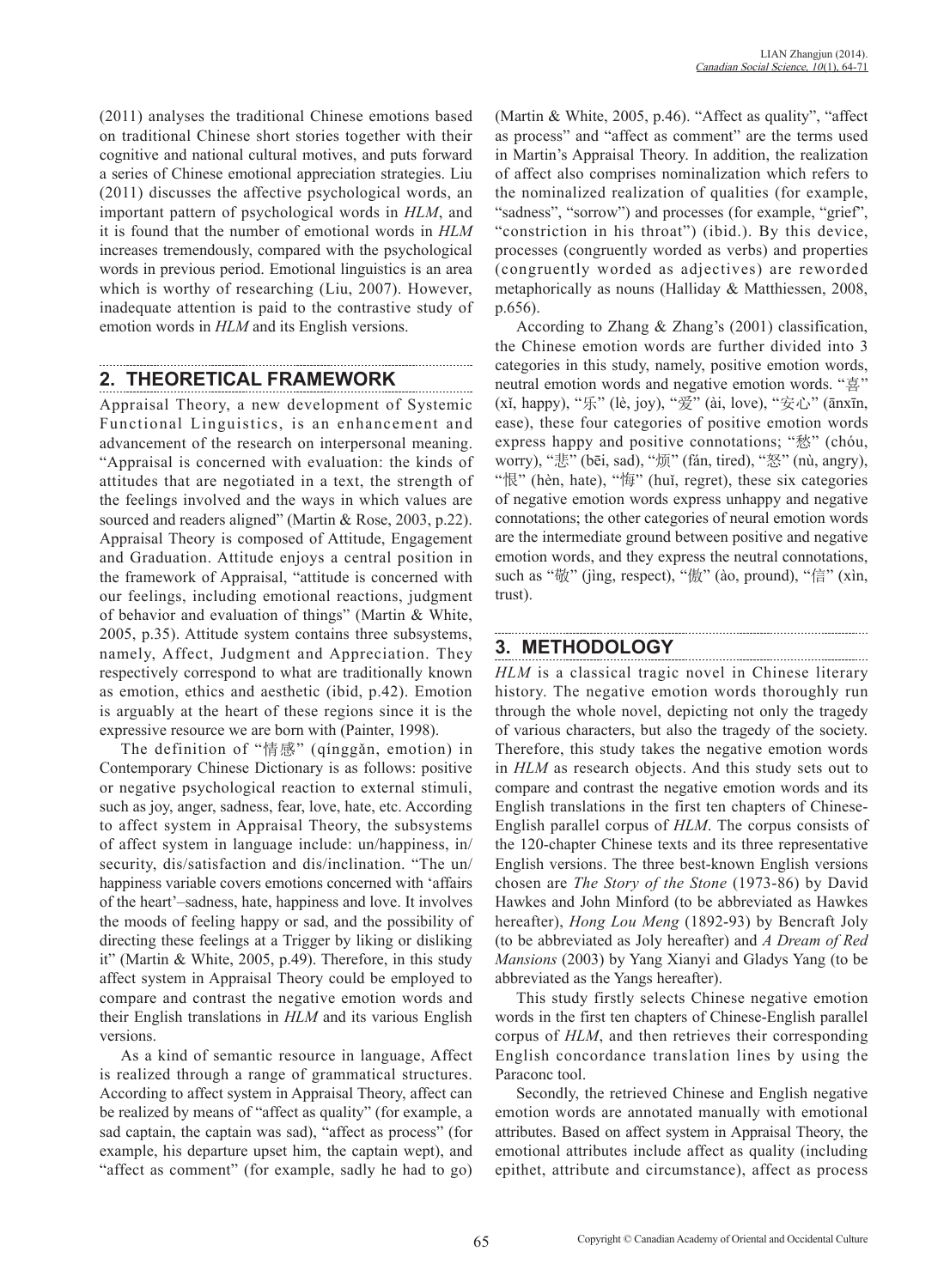(including affective mental process, affective behavioral process and affective relational process), affective as comment (including modal adjunct), and nominalization of qualities and processes. And then the alignment and annotation of these words on the sentence level are achieved.

Thirdly, this study conducts the quantitative and qualitative analyses of these emotion words. The realization and transmission modes of these emotion words will be discussed.

# **4. DISCUSSION OF EMOTION WORDS IN** *HLM* **AND THEIR ENGLISH TRANSLATIONS**

#### **4.1 General Characteristics of Emotion Words in**  *HLM* **and its English Versions**

Through the quantitative analysis of Chinese and English negative emotion words in the first ten chapters of *HLM*, the distributions of these words are obtained (see Table 1).

**Table 1**

**Quantitative Results of Chinese and English Negative Emotion Words Used in the First Ten Chapters of**  *HLM* **and Its Three English Versions** 

| <b>Emotion Attribute</b> | HLM      | <b>Hawkes</b> | Joly     | <b>The Yangs</b> |
|--------------------------|----------|---------------|----------|------------------|
| <b>Affect as quality</b> | 11(12%)  | 24 (38%)      | 30(49%)  | 23(43%)          |
| Affect as process        | 70 (75%) | 16(25%)       | 9(15%)   | 21(39%)          |
| <b>Affect as comment</b> | $\theta$ | 4(6%)         | $\theta$ | 3(5%)            |
| <b>Nominalization</b>    | 12(13%)  | 19(31%)       | 22(36%)  | 7(13%)           |
| Total                    | 93       | 63            | 61       | -54              |

As presented in Table 1, the great difference between the Chinese and English negative emotion words is as follows:

Affect as process (75%) is the most frequently used in *HLM*, followed by nominalization (13%) and affect as quality (12%). But the frequency of affect as comment in *HLM* is zero. The quantitative result reveals that affect as process is the major pattern of expressing negative emotion in *HLM*.

In English versions of *HLM*, the major pattern of expressing negative emotion is affect as quality. The frequency of affect as quality in each one of the three English versions is the highest. The frequencies of nominalizations and affects as process vary slightly with different English version of *HLM*.

"Affect as comment" refers to adverbial modifier expressing characters' emotion (Martin & White, 2005, p.46). Little frequency of affect as comment is found in both *HLM* and its various English versions.

#### **4.2 Realization and Transmission of Emotion Resources in** *HLM* **and its English Versions**

Affect, as a kind of semantic resource in language, can be realized through a range of grammatical structure. Through the analysis of realization of emotion resources in *HLM* and its English versions, this study attempts to reveal how emotion words convey characters' complex emotions in source Chinese *HLM*, and to compare and contrast the gains and losses of transmitting the emotions of the source texts in different English versions of *HLM*.

#### **4.2.1 Realization of Affect as process in** *HLM* **and its English Versions**

"Affect as process" is defined as the emotion or feeling which is realized as a kind of ongoing mental process or as a surge of emotional behaviors (Martin & White, 2005, p.46). It includes affective mental process and affective behavioral process. In *HLM* expressive emotion word refers to "author's objective depiction of characters' verbal behavior without the inference and evaluation of characters' motivation hidden in emotion words" (Cao, 2007a, p.222), while narrative emotion word refers to "comments on characters' motivation with the involvement of author's personal willingness" (ibid.). The distributions of frequencies of process emotion words are as follows (see Table 2). The number in bracket refers to the frequency of instances of emotion words.

According to the quantitative results in Table 1, the major pattern of negative emotion word is affect as process in *HLM*, while in English versions of *HLM* translators use a small number of affect as process in each English version. Cao (2007a, p.205) conducts a research on emotion words in *HLM*, and it is found that abundant narrative and expressive emotion words rank first in terms of quantity, and account for a large proportion of emotion words in *HLM*. In addition, Cao (2007b, p.62) claims that these emotion words are functioned as predicate. Many Chinese scholars have claimed that in Chinese, besides verbs, adjectives and nouns could also be functioned as predicate (Lü, 1992). According to affect system in Appraisal Theory, expressive and narrative emotion word respectively equivalent to affective behavioral process and affective metal process. These processes are worded as verbs and adjectives. Therefore, affect as process is the major pattern of negative emotion words in *HLM*.

There exists "THE MIND IS BODY" conceptual metaphor in both Chinese and English (Li, 2005, p.45). The negative emotion word "伤心" (shāngxīn, sad) is this kind of conceptual metaphor in which "心" (xīn, heart) is concrete object and container for fury and anger. The organ of human body "心" has a close ties with emotion world of human being. In *HLM*, there are a large number of conceptual metaphors expressing the negative emotion, such as "伤心" (shāngxīn, sad), "悬心" (xuánxīn, worry), "烦心" (fánxīn, annoying), "心焦" (xīnjiāo, anxiety), etc. While in English versions of *HLM*, there are little usage of conceptual metaphors because of avoiding repetition of "Emoter" of the conceptual metaphor and emphasizing lexical diversity in English (Martin & White, 2005, p.46). In Chinese traditional culture, the organs of human bodies have specific functions, connoting the corresponding emotion culture. They represent the Chinese classic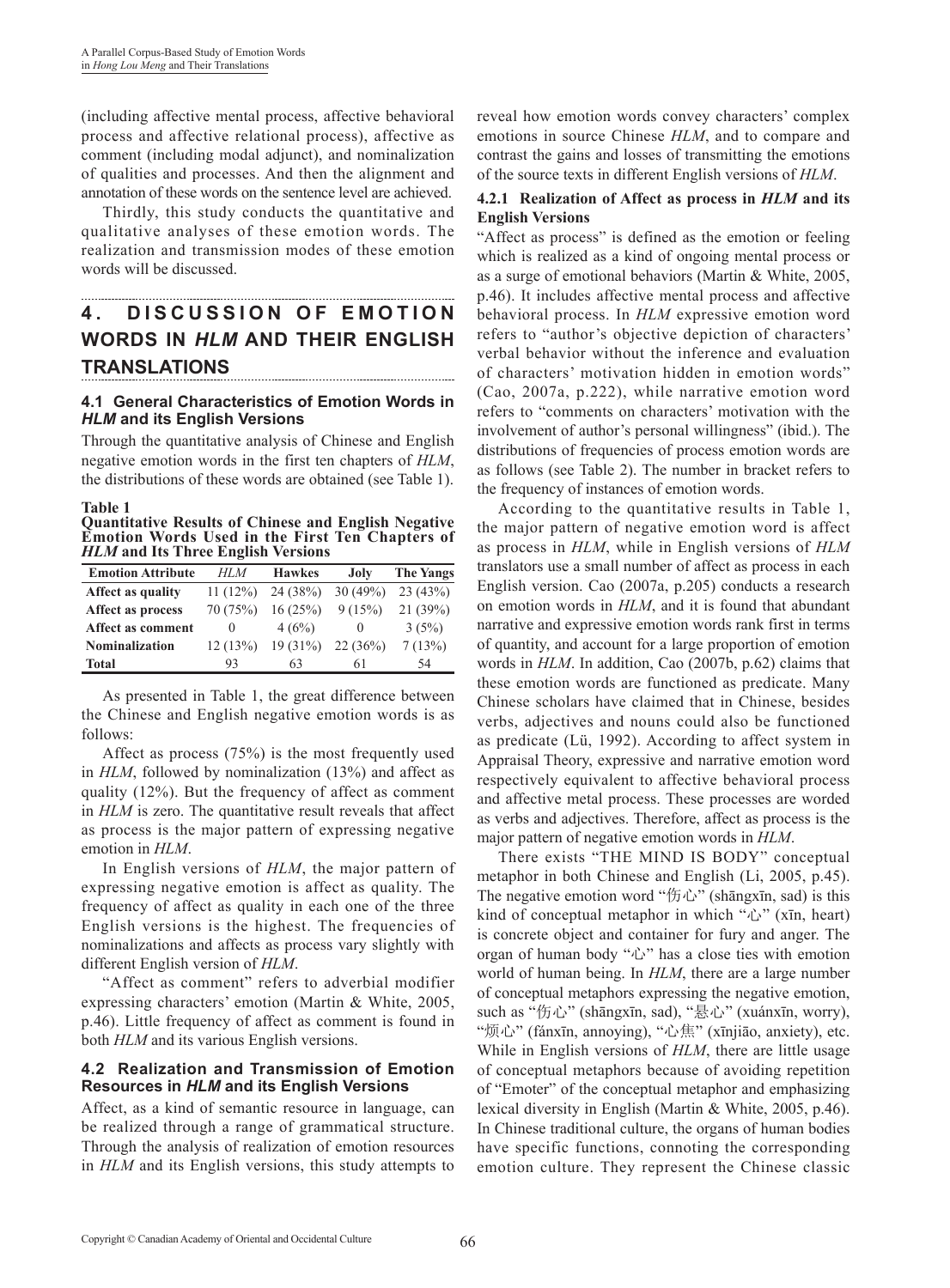philosophy of harmony between heaven and human. As the center of emotion categories, "心" is the most basic category in Chinese classic philosophy.

As illustrated in Table 2, the lexical diversity in Chinese *HLM* reflects in the application of various word formations, such as co-ordinated compounds "悲 辛" (bēixīn, grief), "伤感" (shānggǎn, sentiment), "忧 虑" (yōulǜ, anxiety), subject-predicate compounds "心 焦", verb-complement compounds "伤心", "悬心", "动 气" (dòngqì, angry) and modifying compounds "大 哭" (dàkū, cry), "大怒" (dànù, angry). The patterns of word formation of emotional metaphors are mainly verb-complement compounds and subject-predicate

compounds. For example in chapter ten of *HLM*, Mrs. Lin had come there to complain about insult which her brother Jin Rong had received from the hands of Qin Zhong. Madam You told her Mrs. Qin was ill and said: "婶 子,你说我心焦不心焦!况且如今又没有好大夫, 我想到他这病上,我心里倒像针扎似的" (Cao & Gao, 2000, p.108). The negative emotion metaphors "心焦" and "心里倒像针扎似的" depict vividly Madam You's worry about Mrs. Qin's illness. "心" in each metaphor is the "Emoter" experiencing the negative emotion. Without translation of "Emoter", Hawkes' version and the Yangs' version are so feeble that Madam You's worry is weakened greatly.

**Table 2**

**Instances and Numbers of Affect as Process in the First Ten Chapters of** *HLM* **and Its Three English Versions** 

| Affect as process               | <b>HLM</b>                                                                                                                                                                                                                                                                                                                                                                                                                                                                                                                  | <b>Hawkes</b>                                                         | Joly                                                                 | The Yangs                                                                                |
|---------------------------------|-----------------------------------------------------------------------------------------------------------------------------------------------------------------------------------------------------------------------------------------------------------------------------------------------------------------------------------------------------------------------------------------------------------------------------------------------------------------------------------------------------------------------------|-----------------------------------------------------------------------|----------------------------------------------------------------------|------------------------------------------------------------------------------------------|
| <b>Affective mental process</b> | 伤感(5),<br>悲号,<br>悔恨,<br>忧愁(2),<br>伤心(7),<br>惭愧,<br>bēiháo<br>huĭhèn<br>yōuchóu<br>shānggǎn<br>cánkuì<br>shāngxīn<br>愁,<br>自悔,<br>悲辛,<br>悲伤,<br>惭恨,<br>纳闷,<br>不耐烦,<br>búnàifán<br>zìhuǐ<br>cánhèn<br>chóu<br>bēishāng<br>bēixīn<br>nàmèn<br>发闷,<br>悬心<br>恨,<br>不安,<br>烦,<br>心焦,<br>烦虑,<br>烦心,<br>fánlù<br>fán<br>hèn<br>bùān<br>xīnjiāo<br>fāmè<br>fánxīn<br>xuánxīn                                                                                                                                                         | $upset(2)$ ,<br>worry $(2)$<br>affect.<br>grieve,<br>brood.<br>bother | $distress(2)$ ,<br>affect.<br>deplore,<br>lament,<br>resent.<br>mope | $upset(2)$ ,<br>move.<br>repine,<br>bleed,<br>lament.<br>brood over,<br>dismay,<br>annoy |
|                                 | (total: 32)                                                                                                                                                                                                                                                                                                                                                                                                                                                                                                                 | (total: 8)                                                            | (total: 7)                                                           | (total: 9)                                                                               |
| Affective behavioral<br>process | 骂(5),<br>$\pm \in (3),$<br>哭(2),<br>大哭(2),<br>大怒(2),<br>叹息(2),<br>kū<br>dàkū<br>shēngqì<br>dànù<br>mà<br>tànxī<br>怨,<br>郁结,<br>嗟悼,<br>自怨自叹,<br>啼哭,<br>$\mathbb{R}(2),$<br>jiēdào<br>tíkū<br>tàn<br>ziyuànzìtàn<br>yù jié<br>yuàn<br>抱怨,<br>涕泣,<br>急忿怨痛,<br>洒泪,<br>呜咽,<br>拭泪,<br>shìlèi<br>sălèi<br>tìqì<br>jífènyuàntòng<br>bàoyuàn<br>wūyè<br>垂泪,<br>感叹,<br>泣涕,<br>嗟呀,<br>淌眼抹泪,<br>自叹,<br>chuílèi<br>tăngyănmŏlèi<br>qìtì<br>jiēya<br>zìtàn<br>găntàn<br>泣<br>动气,<br>忍气吞声,<br>赌气,<br>dŭqì<br>rěngitūnshēng<br>dòngqì<br>qì | $\text{cry}(4)$ ,<br>weep,<br>sigh,<br>swear,<br>curse,               | cry,<br>sigh                                                         | $\text{cry}(2)$ ,<br>$sigh(2)$ ,<br>weep,<br>grumble,<br>blame,<br>curse,<br>swear       |
|                                 | (total: 39)                                                                                                                                                                                                                                                                                                                                                                                                                                                                                                                 | (total: 8)                                                            | (total: 2)                                                           | (total: 9)                                                                               |
| <b>Total</b>                    | 71                                                                                                                                                                                                                                                                                                                                                                                                                                                                                                                          | 16                                                                    | 9                                                                    | 21                                                                                       |

The difference between Chinese and English affect as process in depicting characters' negative emotions is illustrated in the following example.

HLM: 不免贾母又伤感起来, 因说: "我这些儿 女,所疼者独有你母,今日一旦先舍我

bù miǎn jiǎ mǔ yòu shāng gǎn qǐ lái yīn shuō wǒ zhè xiē ér nǚ suǒ téng zhě dú yǒu nǐ mǔ jīn rì yí dàn xiān shě wǒ

去,连面也不能一见。今见了你,我怎不伤心!" 说着, 搂了黛玉在怀, 又呜咽起来。(Cao &

qù lián miàn yě bù néng yī jiàn jīn jiàn le nǐ wǒ zěn bù shāng xīn shuō zhe lǒu le dài yù zài huái yòu wū yè qǐ lái

Gao, 2000, p.27)

**Hawkes**: This conversation had the foreseeable effect of upsetting the old lady all over again. She said, "Of all my girls your mother was the one I loved the best, and now she's been the first to go, and without my even being able to see her again before the end. I can't help being upset!" And holding fast to Dai–yu's hand, she once more burst into tears. (Hawkes, 1973, p.89-90)

**Joly**: And dowager lady Chia was naturally again in

great anguish. she remarked, "Of all my daughters, your mother was the one I loved best, and now in a twinkle, she has passed away, before me too, and I've not been able to so much as see her face. How can this not make my heart sore-stricken?" And as she gave vent to these feelings, she took Tai–yu's hand in hers, and again gave way to sobs. (Joly, 1892, p.41)

**The Yangs**: Inevitably, the Lady Dowager was most painfully affected. She told Daiyu. "Of all my children I loved your mother best, Now she has gone before me, and I did n't even have one last glimpse of her face. The sight of you makes me feel my heart will break!" Again she took Daiyu in her arms and wept. (The Yangs, 2003, p.49)

In this example, Grandmother Jia sorrowfully greets Lin Daiyu for the first time. The expressive emotion word "呜咽" (wūyè, sob) is the objective presentation of Grandmother Jia's sadness behavior, and the evaluation of Grandmother Jia's motivation hidden in emotion word "呜咽" is inferred by the readers, not the author. While the narrative emotion word "伤感" and "伤心" not only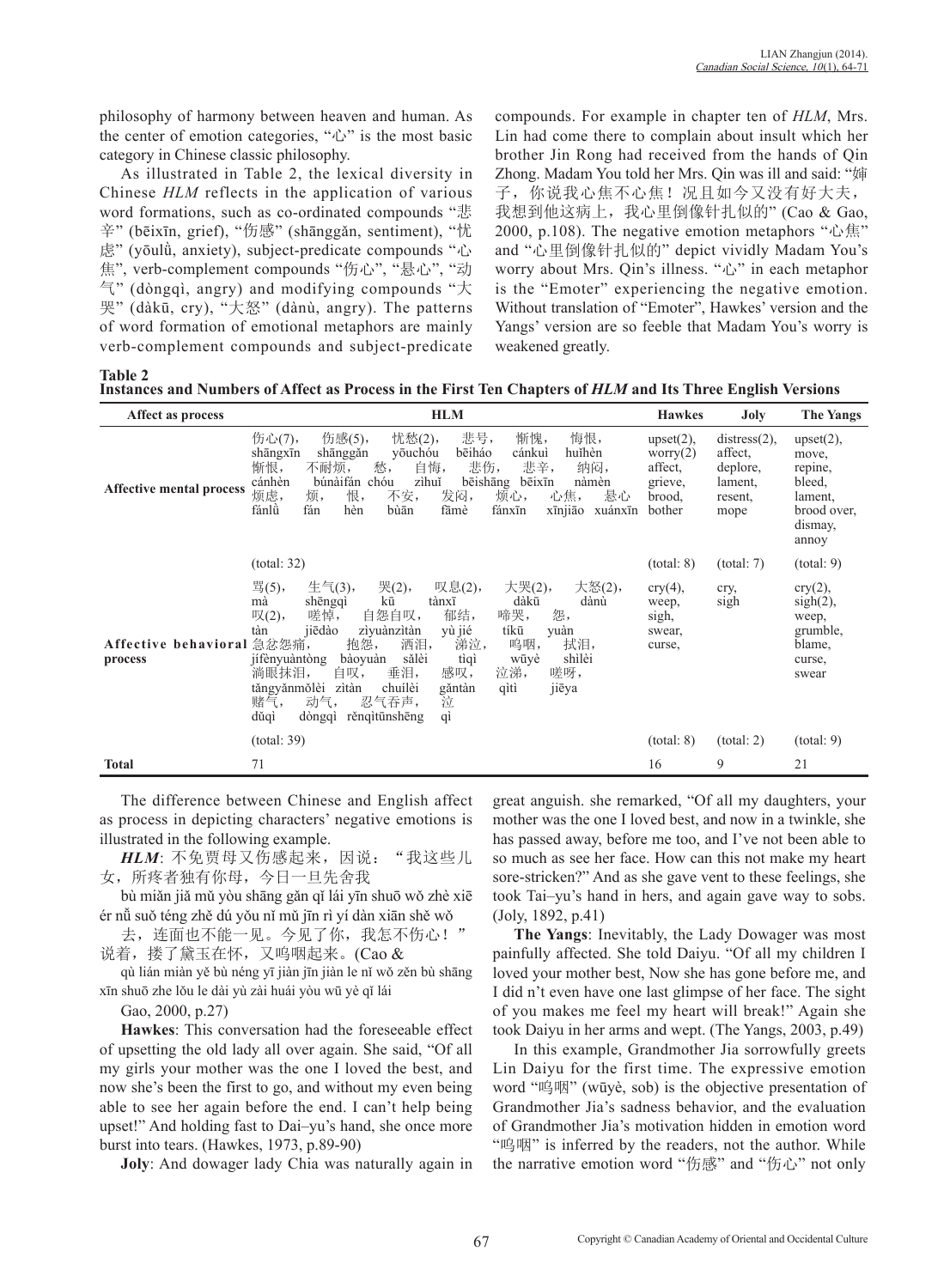directly depict her sadness about the death of Daiyu's mother, but also indirectly imply her great distress about Daiyu's miserable and lonely life. Author's comment on Grandmother Jia's motivation is involved in the two narrative emotion words.

In English versions, translators use various collocations to portray Grandmother Jia's emotion feeling. Hawkes uses "have/be + attribute adjectives" collocation to describe emotional upset. Joly and the Yangs employ affective relational process in presenting her sore-stricken heart. In addition, nominalization emotion word "anguish" and modal adjunct "painfully" are also used. Therefore, there are various collocations for expressing negative emotions. This study attributes this phenomenon to lack of emotion words functioned as "predicate" in English.

#### **4.2.2 Realization and Transmission of Affect as quality in** *HLM* **and its English Versions**

"Affect as quality" refers to emotion resources describing participant, his or her attribute and manner of process (Martin & White, 2005, p.46). It includes epithet, attribute and circumstance. The distribution of frequency of affect as quality in first ten chapters of *HLM* is obtained (see Table 3).

**Table 3**

| Affect as quality | <b>HLM</b>                                                                                           | <b>Hawkes</b>                                                                                                                  | <b>Joly</b>                                                                                                                                                                           | <b>The Yangs</b>                                                                                                                      |
|-------------------|------------------------------------------------------------------------------------------------------|--------------------------------------------------------------------------------------------------------------------------------|---------------------------------------------------------------------------------------------------------------------------------------------------------------------------------------|---------------------------------------------------------------------------------------------------------------------------------------|
| <b>Epithet</b>    | 抑郁,<br>忧愁,<br>怨,<br>yōuchóu yuàn<br>yìyù<br>悒郁不忿,<br>yìyùbúfèn<br>恼的是,<br>气的是<br>năodeshì<br>qìdeshì | tearful                                                                                                                        | sorrowful, abusive,<br>angry, awful,<br>worried                                                                                                                                       | wretched.<br>bitter                                                                                                                   |
|                   | (total: 6)                                                                                           | (total: 1)                                                                                                                     | (total: 5)                                                                                                                                                                            | (total: 2)                                                                                                                            |
| <b>Attribute</b>  | 闷闷的,<br>mènmènde<br>又是恼,<br>vòushìnǎo<br>又是气<br>yòushìqì                                             | $upset(9)$ , worried $(3)$ ,<br>$angry(3)$ , sad,<br>despondent, downcast,<br>get tired of, offended,<br>uncomfortable, gloomy | wounded $(4)$ , affected $(3)$ ,<br>$incensed(3)$ , exercised $(2)$ ,<br>distressed, mortified,<br>sore-stricken, despondent,<br>be tired of, exasperated,<br>angry, uneasy,<br>vexed | $upset(6)$ , angry $(2)$ ,<br>incensed, mortified,<br>enraged, affected,<br>amazed, get tired of<br>heavy, cross,<br>unhappy, worried |
|                   | (total: 3)                                                                                           | (total: 22)                                                                                                                    | (total: 21)                                                                                                                                                                           | (total: 18)                                                                                                                           |
|                   | 闷死,<br>mènsĭ<br>焦得<br>jiãodé                                                                         | with cries                                                                                                                     | how doubly lonely,<br>in a flood of tears.<br>with the traces of tears,<br>in a moping mood                                                                                           | most dreadful,<br>in a flood of tears,<br>with tears                                                                                  |
|                   | (total:2)                                                                                            | (total: 1)                                                                                                                     | (total: 4)                                                                                                                                                                            | (total: 3)                                                                                                                            |
| <b>Total</b>      | 11                                                                                                   | 24                                                                                                                             | 30                                                                                                                                                                                    | 23                                                                                                                                    |

**Instances and Numbers of Affect as Quality in the First Ten Chapters of** *HLM* **and Its Three English Versions** 

According to the quantitative results in Table 1, the major pattern of negative emotion word in English versions of *HLM* is affect as quality. As illustrated in Table 3, the frequency of quality emotion words in each English version is higher than that in Chinese *HLM*. Through a comparison of Chinese and English, this study indicates that when the same emotion concept is referred to, the English text shows variety in lexical choice, while the Chinese texts feature repetition.

Epithet refers to the adjectives modifying the head word. In Table 3, "忧愁" (yōuchóu, worried), "抑 郁" (yìyù, despondent), "悒郁" (yìyù, gloomy) are coordinated compounds consist of two characters with the same emotion meaning. These compounds enrich the connotations and improve the emotion intensity. Take the English translation of "忧愁" as an example, coordinated combination of "worried" and "despondent" is used in Hawkes' version to present the complex emotion. In Joly's version, epithet "sorrowful" is employed to depict character's emotion. Because of the same pattern of quality emotion word, epithet, used by both source text and target text, Joly's version is faithful to source text. In the Yangs' version, mental process emotion word "worry" weakens the character's emotion intensity.

In English versions, epithets "tearful", "wretched" and "bitter" emphasize characters' sorrowful behavior. For example in chapter five of *HLM*, well liked by all the servants and mistresses of the Jia household, Xue Baochai is also a capable person, helping Lady Wang manage the Rong Guo Mansion, "因此黛玉心中便有些悒郁不 忿之意,宝钗却浑然不觉" (Cao & Gao, 2000, p.48). Epithet "悒郁不忿" (yìyùbúfèn, considerable feelings of resentment) expresses that Daiyu is filled with resentment at Baochai's arrival, implying her feeling of jealousy. In English versions, Hawkes uses the collocation "put out" to portray Daiyu's complex feeling of resentment and jealousy, while "put out" mainly emphasizes the inconvenience caused by somebody, and weakens her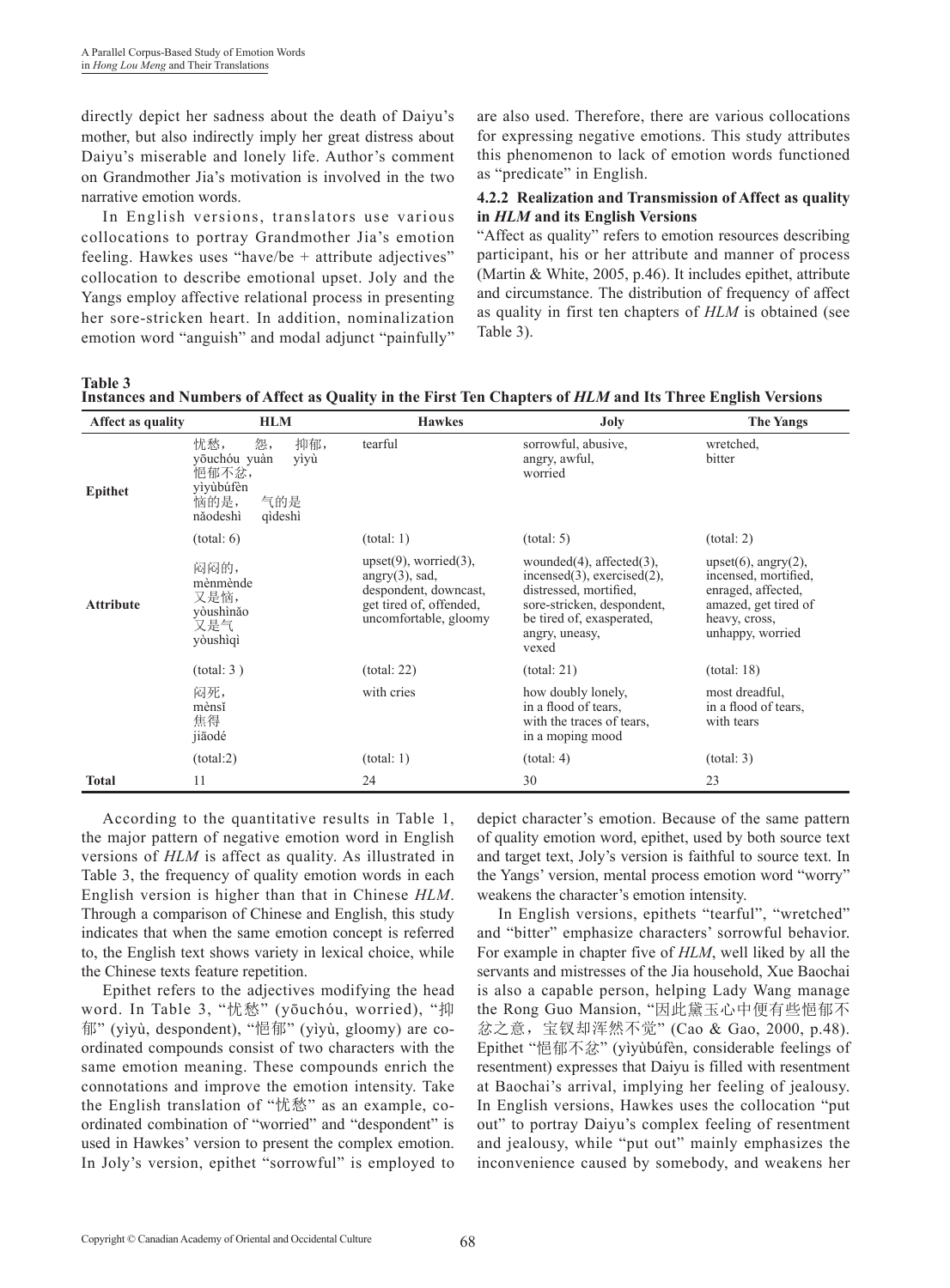feeling of resentment and ignores her feeling of jealousy. "Resentment" in Joly's version also ignores Daiyu's jealous feeling. In the Yangs' version, collocation "twinges of jealousy" not only vividly portrays Daiyu's feeling of resentment, but, more importantly, conveys the implied feeling of jealousy. Therefore, the Yangs' translation is better than the others because of the translation of implied emotion hidden in the source text.

Attribute refers to the adjective presenting the portray of participant. Owing to the abundant attribute emotion words in English, translators could make a comprehensive choice of emotion words based on the context, the relationship between characters and the characters' status, personality, etc. For example, the English emotion words "despondent", "sorrowful", "gloomy", "sad", "worried" and "downcast" are all equivalents to Chinese emotion word "愁" (chóu, worried). On the other hand, there are little Chinese attribute emotion words in *HLM* as presented in Table 3.

The difference between Chinese and English affect as quality in depicting characters' negative emotions is illustrated in the following example.

*HLM*: 今儿听见有人欺负了她兄弟,又是恼,又是 气。恼的是那群混帐狐朋狗友的扯是搬

jīn er ting jiàn yǒu rén qī fù le tā xiōng dì yòu shì nǎo yòu shì qì nǎo de shì nà qún hún zhàng hú péng gǒu yǒu de chě shì bān

非、调三惑四的那些个;气的是她兄弟不学好,不 上心读书,以致如此学里吵闹。(Cao & Gao, fēi tiáo sān huò sì de nà xiē gè qì de shì tā xiōng dì bù xué hǎo bù shàng xīn dú shū yǐ zhì rú cǐ xué lǐ chǎo nào 2000, p.108)

**Hawkes**: Well, this morning when she heard that someone had been bullying her brother, it both upset her and at the same time made her angry. She was upset to think that those horrible boys at the school should be able to twist things round and say such terrible things about him, but she was also angry with him, because she said he must have been getting into bad ways and not giving his mind properly to his studies to have got into trouble of this sort in the first place. (Hawkes, 1973, p.220)

**Joly**: Today, when she heard that someone had insulted her brother, she felt both vexed and angry; vexed that those fox-like, cur-like friends of his had moved right and wrong, and intrigued with this one and deluded that one; angry that her brother had, by not learning anything profitable, and not having his mind set upon study, been the means of bringing about a row at school. (Joly, 1892, p.161)

**The Yangs**: When she heard today that someone had picked on her brother, it upset her and made her angry .Angry with those dirty dogs who cause trouble and gossip; upset because Qin Zhong does n't study hard or give his mind to his books, and that's how this trouble started. (The Yangs, 2003, p.194)

In this example, Mrs. Jin had come there to complain about insult which her brother Jin Rong had received from the hands of Qin Zhong. But Madam You told her Mrs. Qin was ill. Attribute emotion words "恼" (nǎo, fury) in "又是恼" and "气" (qì, angry) in "又是气", led by co-ordinated "又是…又是…", describe Mrs. Qin's outraged feeling. And then epithets "恼" in "恼的是" and "气" in "气的是" lead respectively "狐朋狗友" (húpénggǒuyǒu, fox-like and cur-like friends), the object of outraged feeling, and "兄弟" (xiōngdì, brothers), the object of irritated feeling. Hawkes and Joly faithfully and equivalently translate the epithets " $\mathbb{R}^n$ " and " $\mathbb{R}^n$ " in the same sequence as the one in the original text. While the Yangs overturns the original sequence, thus the epithet and the object of feeling are mis-matched. With regard to lexical choices in English versions, "vex" used in Joly's version conveys stronger feeling of outrage than that of "upset" used in Hawkes and the Yangs' version.

#### **4.2.3 Realization and Transmission of Nominalization in** *HLM* **and its English Versions**

Nominalizations refer to the nominalized realizations of qualities and processes. In the level of lexical grammar, they are nouns reworded metaphorically from verbs and adjectives. While in Chinese *HLM* nominalization forms of emotion words comprise nouns in various compounds and idioms, such as "寻愁觅恨" (xúnchóumìhèn, to court melancholy), "觅闲愁" (mìxiánchóu, to court needless misery), "分忧解劳" (fēnyōujiěláo, to share the burden and bear the fatigue), "盛气" (shèngqì, fury), "转怒为喜" (zhuǎnnùwéixǐ, to transform indignation into pleasure), etc. Among them, narrative emotion words "寻愁觅 恨", "觅闲愁" display the Chinese classical philosophy of fatalism, conveying the understanding of the cultural categories of heaven and fate in Chinese traditional culture. "气" (qì, angry) is an important cultural category in Chinese classic philosophy. The usage of "气" in expressing fury is an integral component of Chinese emotion systems. There are abundant expressions in *HLM*, such as "盛气", "忍气吞声" (rěnqìtūnshēng, to swallow the anger and hold the tongue), "赌气" (dǔqì, get angry), etc. Verb-complement compound "分忧解 劳" connotes the cultural category of "concern for the world and life" in Chinese traditional culture. The living philosophy of Confucianism has been reflected in Chinese classic literatures. For example, with the aid of narrative emotion compounds "寻愁觅恨" in the sentence "后人 有《西江月》二词,批这宝玉极恰,其词曰: 无故寻 愁觅恨,有时似傻如狂,纵然生得好皮囊,腹内原 来草莽" (Cao & Gao, 2000, p.35), the reader can have a better understanding of Baoyu's personality. "愁" (chóu, worried) and "恨" (hèn, hate) are frequently used to portray Baoyu's personality, giving a picture where Baoyu absurdly courts the needless misery and useless grief. In addition, nominalized emotion words in "一时怒从心 上起", "盛气" and "转悲为喜" vividly depict how Mrs. Jin's indignation is transformed into pleasure. Then Mrs. Jin's snobbishness is fully revealed.

The frequencies of nominalized emotion words in first ten chapters of English versions of *HLM* are as follows.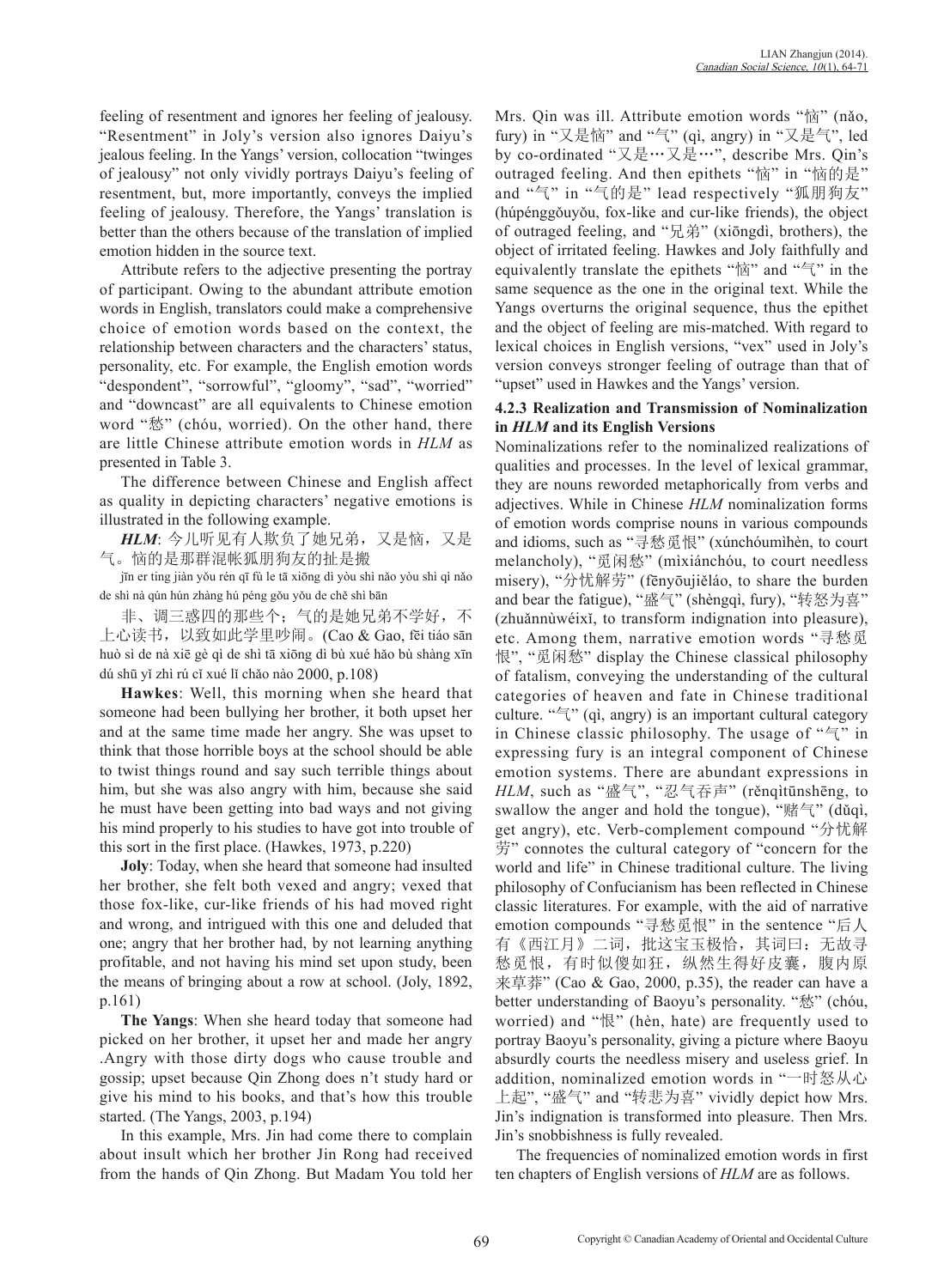| <b>Nominalization</b>                              | <b>Hawkes</b>                                                                                                                              | Joly                                                                                                                                                        | <b>The Yangs</b>                                                       |
|----------------------------------------------------|--------------------------------------------------------------------------------------------------------------------------------------------|-------------------------------------------------------------------------------------------------------------------------------------------------------------|------------------------------------------------------------------------|
| <b>Nominalized</b><br>realizations of<br>processes | sob(2), resentment, lamentation, obsession,<br>grief, bitterness, anxiety, wrath, disgust, rage,<br>gloom, melancholy, sigh, spleen, anger | $anguish(4)$ , $vexation(2)$ , $sob(2)$ , sorrow,<br>annoyance, indignation, regret, suffering,<br>murmuring, rage, resentment, sigh, grief,<br>displeasure | distress, lamentation,<br>indignation, disgust,<br>sob, sorrow, spleen |
|                                                    | (total: 16)                                                                                                                                | (total: 19)                                                                                                                                                 | (total: 7)                                                             |
| <b>Nominalized</b><br>realizations of<br>qualities | resentment, despondency, adversity,                                                                                                        | anxiety, distress,<br>loneliness                                                                                                                            | (0)                                                                    |
|                                                    | (total: 3)                                                                                                                                 | (total: 3)                                                                                                                                                  |                                                                        |
| <b>Total</b>                                       | 19                                                                                                                                         | 22                                                                                                                                                          |                                                                        |

**Table 4 Instances and Numbers of Nominalizations in the First Ten Chapters of English Versions of** *HLM*

As illustrated in Table 4, in three English versions the nominalized realizations of processes are frequently used, compared with the less usage of the nominalized realizations of qualities. Even in the Yangs' version there is no usage of nominalized realizations of qualities. This phenomenon is attributed to the abundant quality adjectives in English. Consequently the nominalized transformations of these adjectives in English are unnecessary. While the lack of process emotion words in English causes the abundant nominalized transformations of process in translation of Chinese counterparts. The phenomenon is presented in the following example.

HLM: 谁知此石自经煆炼之后, 灵性已通, 因见众 石俱得补天,独自己无材不堪入

shuí zhī cǐ shí zì jīng xiā liàn zhī hòu líng xìng yǐ tōng yīn jiàn zhòng shí jù dé bǔ tiān dú zì jǐ wú cái bù kān rù

选,遂自怨自叹,日夜悲号惭愧。(Cao & Gao, 2000, p.2)

xuǎn suì zì yuàn zì tàn rì yè bēi háo cán kuì

**Hawkes**: Now this block of stone, having undergone the melting and moulding of a goddess, possessed magic powers. It could move about at will and could grow or shrink to any size it wanted. Observing that all the other blocks had been used for celestial repairs and that it was the only one to have been rejected as unworthy, it became filled with shame and resentment and passed its days in sorrow and lamentation. (Hawkes, 1973, p.47)

**Joly**: This stone, strange to say, after having undergone a process of refinement, attained a nature of efficiency, and could, by its innate powers, set itself into motion and was able to expand and to contract. When it became aware that the whole number of blocks had been made use of to repair the heavens, that it alone had been destitute of the necessary properties and had been unfit to attain selection, it forthwith felt within itself vexation and shame, and day and night, it gave way to anguish and sorrow. (Joly, 1892, p.2)

**The Yangs:** Strange to relate, this block of stone after tempering had acquired spiritual understanding. Because all its fellow blocks had been chosen to mend the sky and it alone rejected, it lamented day and night in distress and shame. (The Yangs, 2003, p.2)

In this example the nominalization emotion words occur only in English texts. In describing the melancholic emotion of the stone, the author uses process emotion words "自怨自叹" (zìyuànzìtàn, to blame and lament), "悲号" (bēiháo, wail) and "惭愧" (cánkuì, ashamed) in Chinese source texts. Among them, "自怨自叹" and "悲 号" express the stone's resentment behavior after the stone possessed the magic powers. And "惭愧" narrates the stone's inner emotion caused by the resentment behavior. These negative emotion words present the Chinese classic philosophy of fatalism. In English versions the process emotions of the source texts are transformed into nominalization forms, such as "lamentation", "resentment" and "vexation".

### **CONCLUSION**

This study compares and contrasts the negative emotion words and their English translations in first ten chapters of Chinese-English parallel corpus of *HLM* based on the affect system in Appraisal Theory.

The characteristics of realization modes of Chinese and English negative emotion words are revealed. The Chinese *HLM* texts highlight affect as process while the English versions of *HLM* highlight affect as quality. In *HLM* there are abundant narrative and expressive emotion words which functioned as predicate. According to affect system in Appraisal Theory, expressive and narrative emotion word respectively equivalent to affective behavioral process and affective mental process. These processes are worded as verbs and adjectives. Therefore, affect as process is the major pattern of negative emotion word in *HLM*. On the other hand, in English versions of *HLM*, there are abundant quality emotion words which meet the needs of English lexical diversity. And the lack of emotion words functioned as predicate in English causes the abundant nominalized transformations of processes in translation of Chinese counterpart. Therefore, affect as quality is the major pattern of negative emotion words in English versions of *HLM*.

In addition, the characteristics of transmission modes of Chinese and English emotion words are also revealed.